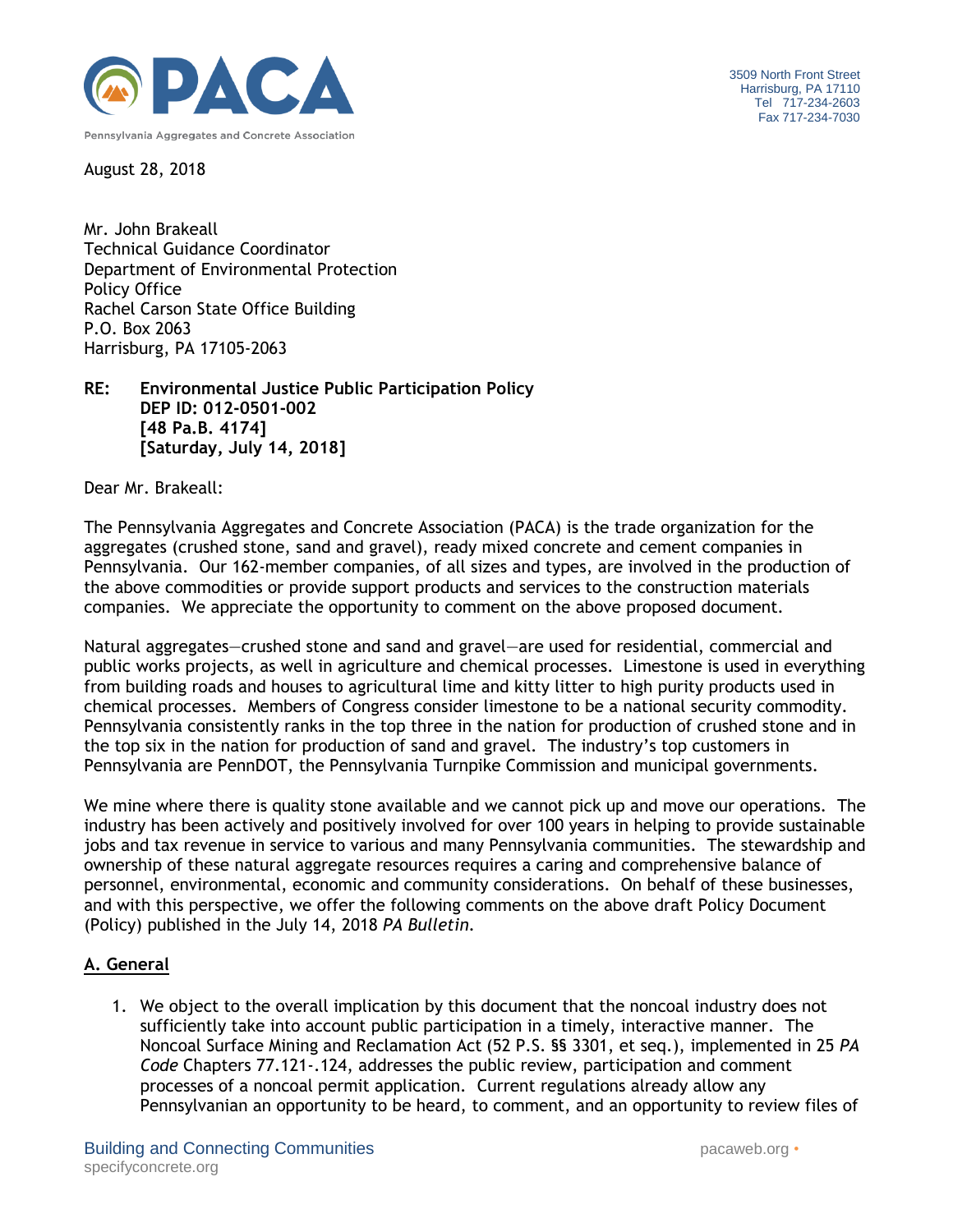

noncoal mining projects. When there is public interest in the project, industry personnel meet with those affected to inform and explain.

At the time of filing an application with the Department, an applicant for a noncoal permit, transfer, renewal or revision is required to place an advertisement in a local newspaper of general circulation in the locality of the proposed noncoal mining activities once a week for four consecutive weeks. The advertisement contains, among other items, the following information:

- information necessary to allow local residents to readily identify the proposed permit area, including streams, boundaries, and activities proposed,
- the location where a copy of the application is available for public inspection, and
- the name and address of the Department's appropriate District or Regional Office to which written comments, objections or requests for public hearings or informal conferences on the application may be directed.

Additionally, the city, borough, incorporated town or township in which the activities are located, as well as Federal, State and local government agencies with jurisdiction over, or an interest in the area of the proposed activities are notified.

Whenever public hearings or informal conferences are requested, our members participate fully, as do the DEP District Mining Offices. In many cases, our members continue to meet individually with interested local groups to explain the application and activities. We mine where there is quality rock available and do not "perpetuate environmental injustices for minority and low-income communities."

We believe the current policy as written is sufficient to allow for public participation for the Mining Program noncoal permits. And while we are submitting additional comments on the proposed Policy, it is to generate an understanding of what is already required under the noncoal statute and regulations and obtain answers to our confusion.

2. In reviewing the Environmental Justice Advisory Board's (EJAB) membership<sup>1</sup>, we find no noncoal mining industry representatives, even though mining permits are a majority of those proposed to be affected by this document. Furthermore, Article IV of the Environmental Justice Advisory Board Bylaws indicate "The Board shall consist of 15 members from a broad cross-section of interests including, ...industry".<sup>2</sup> And Article II of the Bylaws indicates, "The EJAB is authorized by the Secretary of the Pennsylvania Department of Environmental Protection."

Therefore, we request Secretary McDonnell appoint representation of the noncoal mining industry to the EJAB, in numerical correlation with the number of noncoal mining permits to be addressed in this document.

l

<sup>1</sup> Found at:<https://www.dep.pa.gov/PublicParticipation/EnvironmentalJustice/Pages/Membership.aspx> on August 24, 2018.

<sup>2</sup> Found at: [https://www.dep.pa.gov/PublicParticipation/EnvironmentalJustice/Documents/Final\\_By-laws%20\\_5-7-2013.pdf](https://www.dep.pa.gov/PublicParticipation/EnvironmentalJustice/Documents/Final_By-laws%20_5-7-2013.pdf) on August 24, 2018.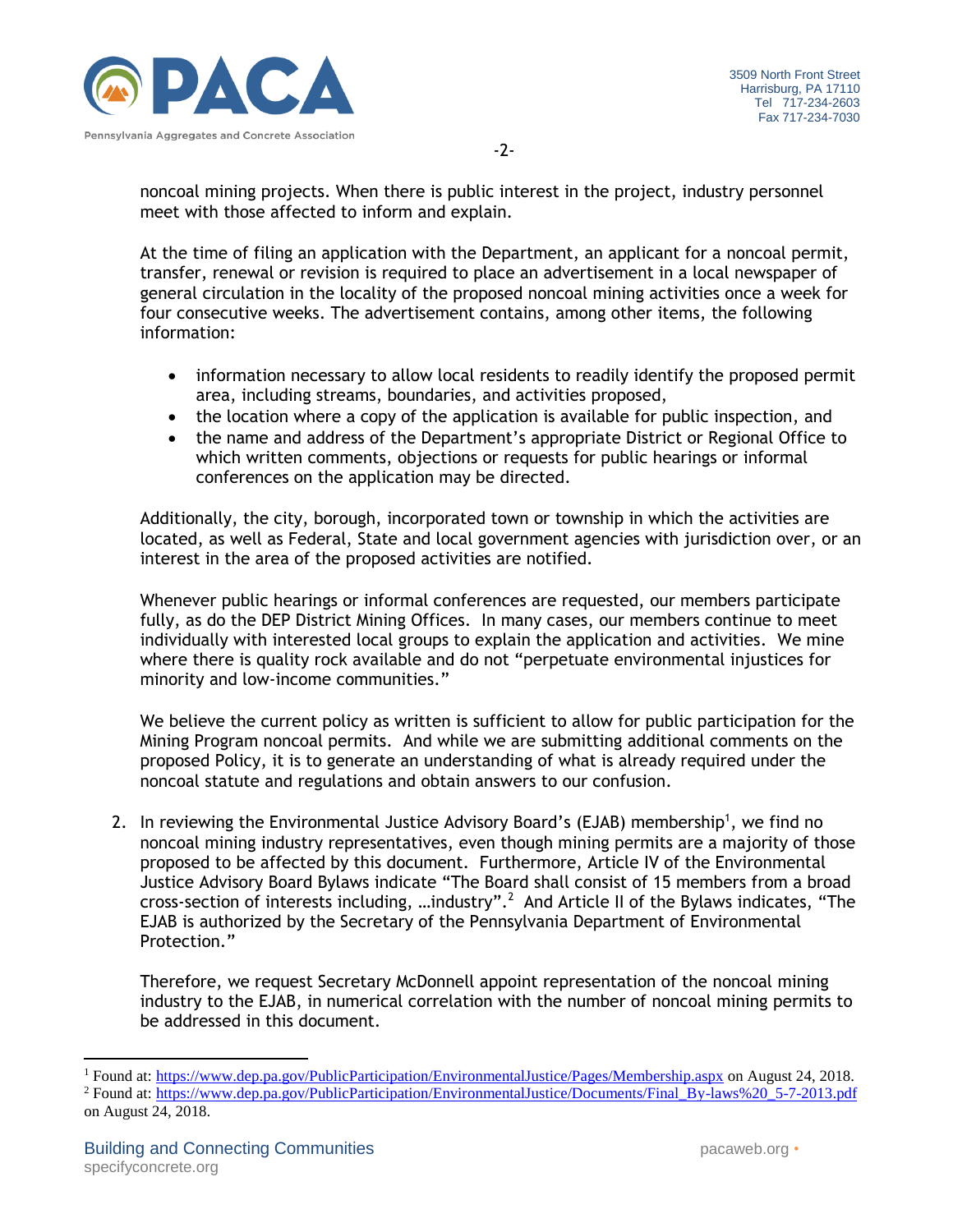

3. The document gives the Environmental Justice Office authority it does not have statutorily. The Environmental Justice Office's webpage lists its primary goal as "Minimizing Adverse Environmental Impacts"<sup>3</sup> . The Noncoal Surface Mining and Reclamation Act *(52 P.S. §§ 3301, et seq.),* implemented in 25 *PA Code* Chapter 77 is the statute and regulations required legislatively to be used to minimize any adverse environmental impacts. Furthermore, we cannot move our facilities—we mine where there is quality product available. Given that, we suggest this goal be reworded to reflect a more appropriate interest in ensuring that those who live in the vicinity of the operation are aware of changes to the permits through the public participation process.

## **B. The Disclaimer**

1. "The policies and procedures outlined in this guidance document are intended to supplement existing requirements. Nothing in the policies or procedures will affect regulatory requirements." However, the draft Policy doesn't agree with what is in the statute and regulations for noncoal mining. The noncoal mining regulations and the statute outline what we specifically need to do for public notification and participation process. Additionally, "policy" has in the past affected regulatory requirements in that even if one complies with the regulations, "policy" affects additional requirements.

## **C. Definitions**

1. Community liaison – Given the Department's budget issues, we don't believe this position is warranted nor should the permit fees pay for this position. However, this person should be a true neutral, non-political party agreeable to both DEP and the applicant. All noncoal industry applications require significant technical expertise to be able to understand the permit application. Any such liaison needs significant technical and actual operating experience relevant to the industry permit application.

# **D. Census Tract vs Census Block Group**

1. Citizens have an individual responsibility to obtain the information he/she wants. Much information is already available due to the regulatory requirements and via eFACTs, the *PA Bulletin,* and now the EJ Viewer. If as a citizen, you want more information that what is already sufficient and provided, you have a responsibility to make an effort to get it. Permit fee dollars are to operate the noncoal mining program and should not be used to pay for the Mining Program's increased workload, as a result of a revised Environmental Justice policy, particularly when environmental justice requirements already exist within the statute and regulations. Realigning the size of the tract to attract further attention to facility changes feels like a political end-around rather than "open dialogue between Pennsylvania industries and EJ communities." We request the Census Tract continue to be used.

# **E. Permits Covered**

l

<sup>3</sup> Found at: [https://www.dep.pa.gov/PublicParticipation/OfficeofEnvironmentalJustice/Pages/default.aspx on August 24,](https://www.dep.pa.gov/PublicParticipation/OfficeofEnvironmentalJustice/Pages/default.aspx%20on%20August%2024) 2018.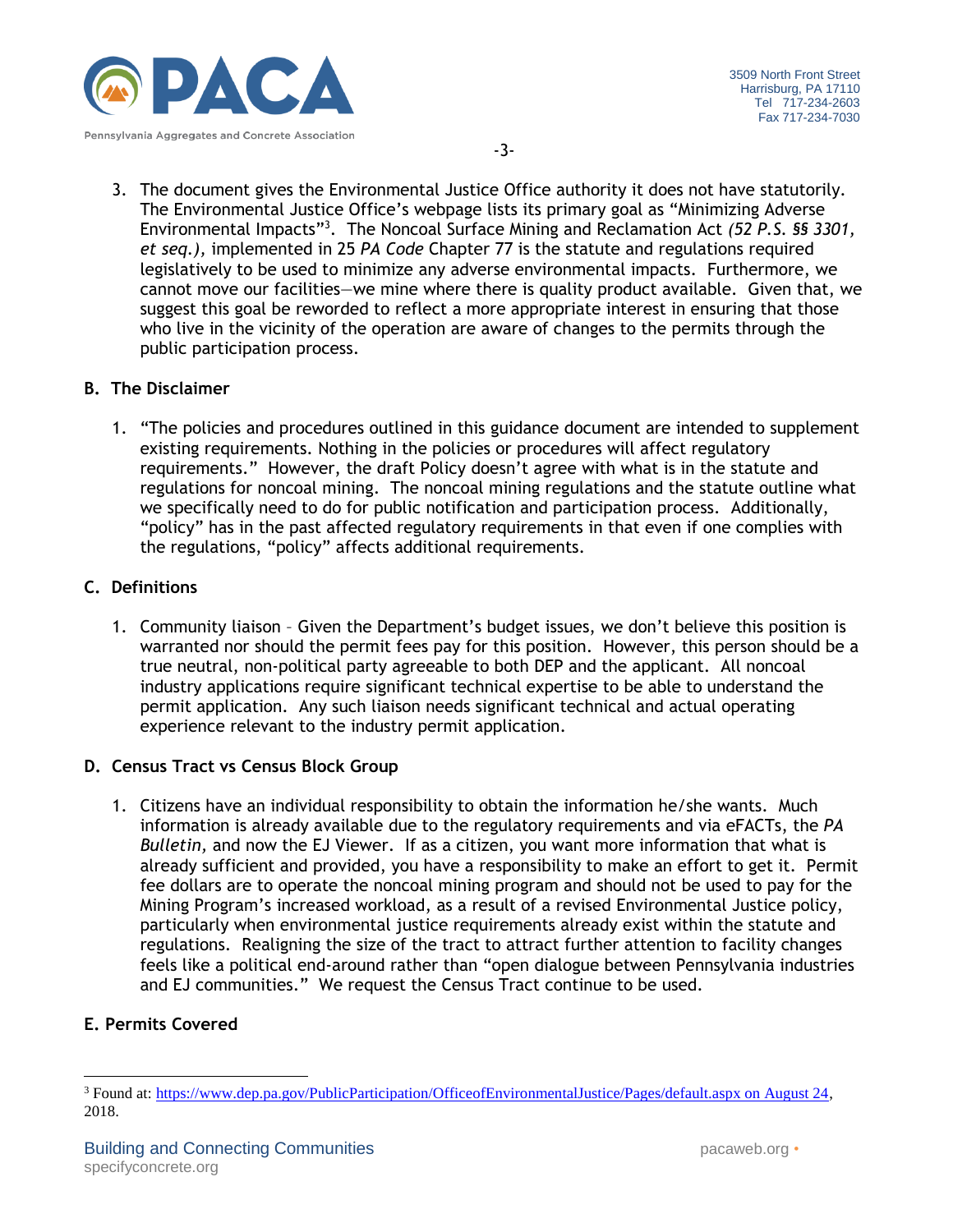

-4-

1. Trigger Permits appear to be all of the noncoal mining permits. How were the trigger permits chosen? Even though many of these are in the existing document, we are requesting the criteria and reasoning used to include them.

Additionally, the Policy assumes that all permit applications submitted have adverse effects. This is simply inaccurate. Given that the location of many of these have been in place for nearly 100 years, and current regulations already require public participation, we do not understand why the application reviews for these permits "warrant heightened scrutiny by DEP," as the DEP Mining Program already is required to do a **comprehensive** review on these applications. Please explain/define the process/steps/supporting science the Department will use for "heightened scrutiny."

2. Opt-In Permits – "In making its determination for including Opt-in Permits, DEP should consider: 1) identified community concerns; 2) present or anticipated environmental impacts; and 3) reasonably anticipated cumulative impacts… The OEJ, in consultation with the appropriate Regional Director, Bureau Director, District Mining Manager, Program Manager, and Community Relations Coordinators should decide whether an application should be an Opt-in permit." This entire process usurps the role of the Mining Program, whose Office is "responsible for the policies and [implementation] of programs that regulate or minimize the impact from the extraction of coal and noncoal."

Please define and identify what criteria is used and who determines when DEP identifies community concerns. Please define and identify what criteria is used and who determines "present or anticipated environmental impacts." Please define and identify what criteria is used and who determines "reasonably anticipated cumulative impacts."

# **F. Process for Permit Applicants and DEP**

- 1. The suggested process is out of sync with the regulations for noncoal mining and seeks to extend the time to obtain a permit. It is our continued goal, and DEP has enforced this thinking over the past several years, to submit an application that is as technically complete as possible the first time through. When an applicant submits a permit application for review, discussions have already taken place with the District Mining Office and others, and a review of environmental justice areas has already occurred. We are required to, at the time of filing an application with the Department, start the public notification. Upon receipt of a complete application, DEP publishes a notice in the *PA Bulletin* and to everyone affected of the proposed permit application. See 25 *PA Code* Chapter 77.121 for detailed requirements. PACA supports the pre-application process, however, if the Department wants more preapplications, perhaps the Department should consider dropping the pre-application fee to encourage more applicants to use the pre-application process.
- 2. We look forward to DEP's promised use of an electronic permitting process, thereby allowing for the required electronic submission of information. Please provide the date of when that will occur for each type of noncoal mining permit application. Copies of permit applications are already certified as part of the permit application submission.